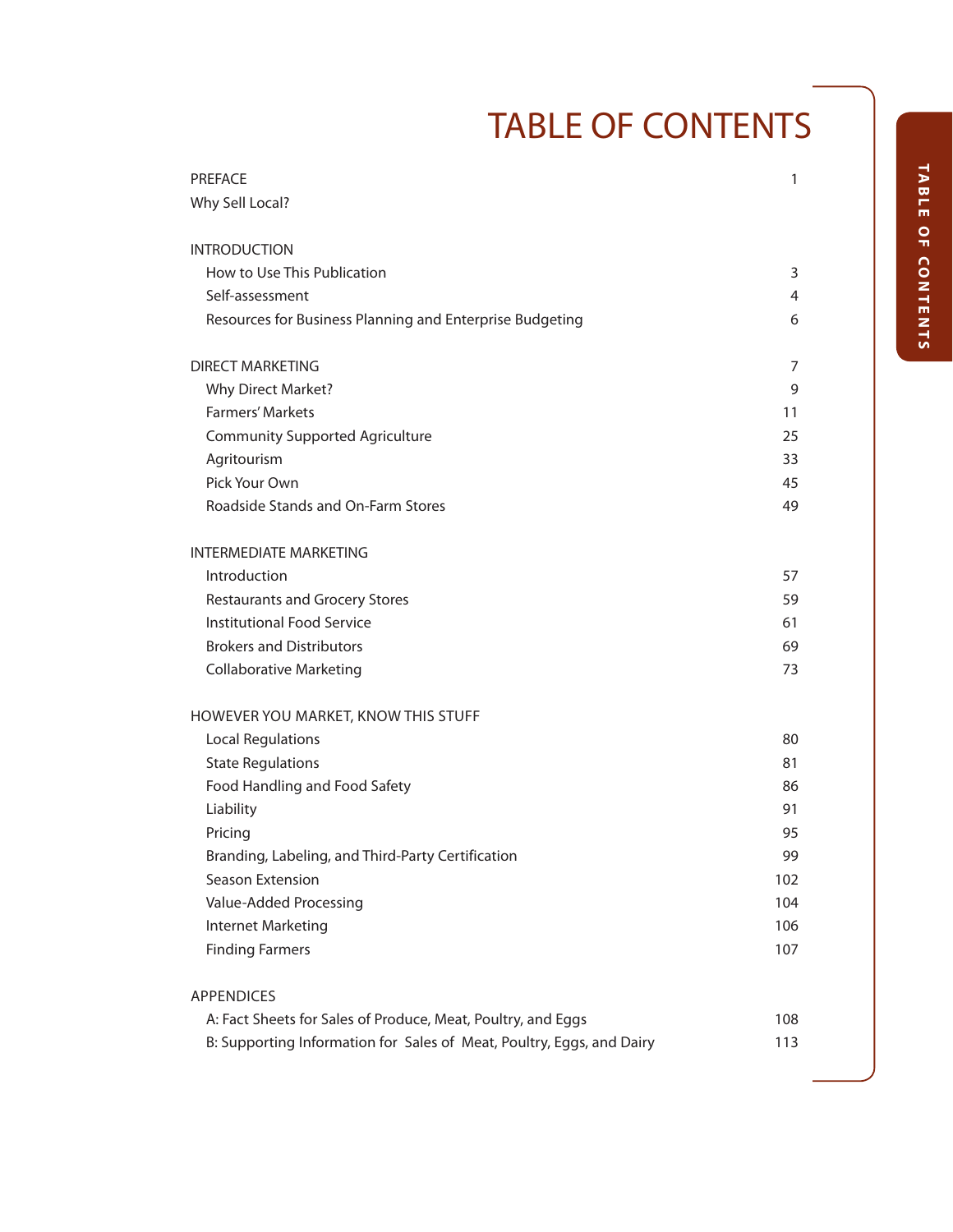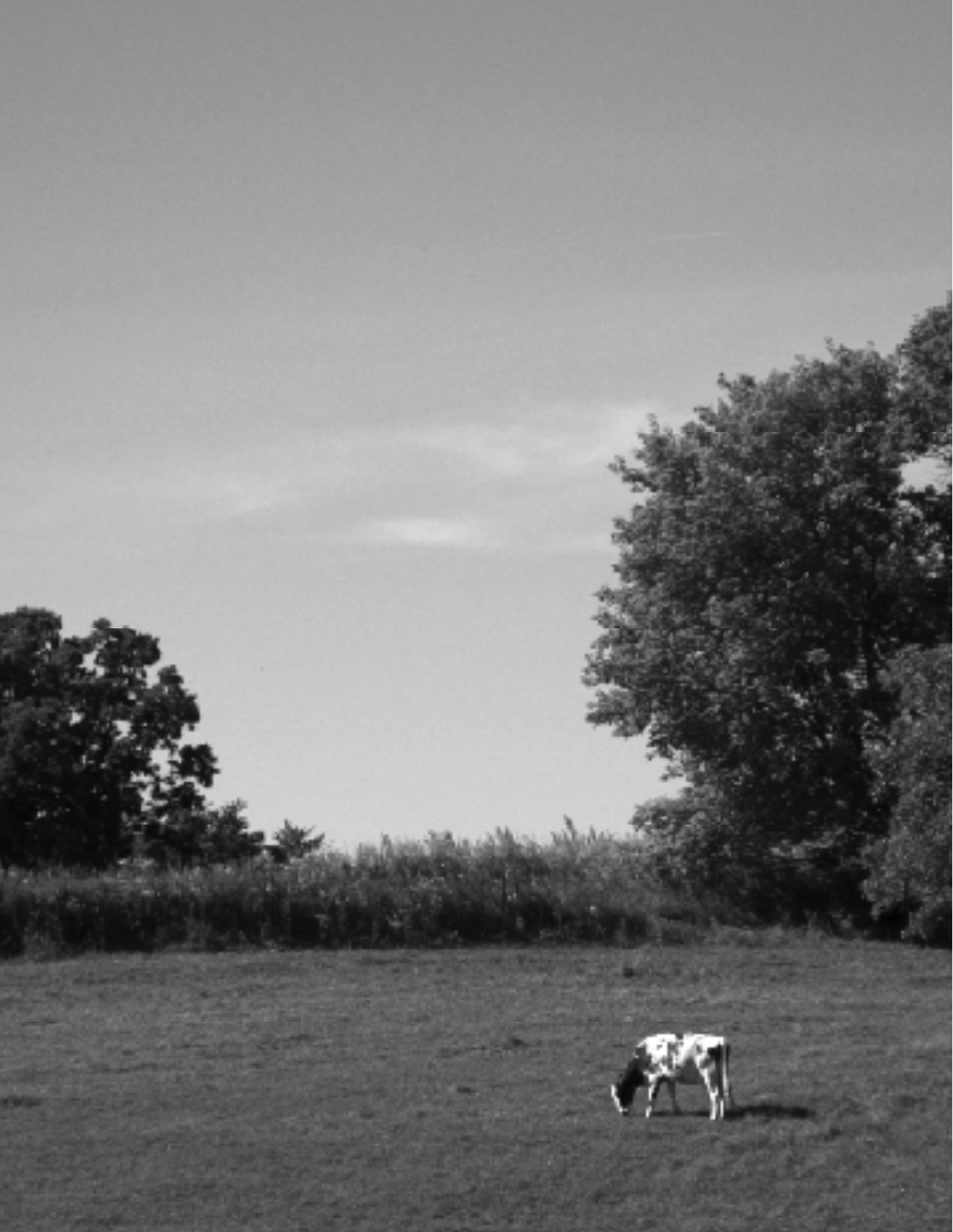# **P R E FAC E**

If you are a farmer who has decided to market your products locally, learning about your marketing options and developing a marketing plan are the most important tasks ahead of you. Dave and Florence Minar, organic dairy farmers who decided to direct market their milk and built an on-site creamery, were once asked what was the most challenging aspect of putting together a business plan to build the creamery. Dave said "Marketing is the most

important piece [of the planning]. If you can't sell it you can't do it." Florence agreed. "It's a lot easier to produce it, than it is to market it. Producing—you're working with machines, you have your recipe, and it's pretty basic. As long as you keep everything clean and sterile, it's pretty much like cooking, it does what you want it to. But marketing—you're working with people, and that's a whole different ball game."



**C E D A R S U M M I T F A R M**

*"Marketing is the most important piece (of the planning). If you can't sell it you can't do it."*

*—Dave Minar*

# **Why Sell Local?**

The local food movement is gaining popularity. The food for the average American meal travels hundreds of miles from the farm gate to someone's plate. As fuel prices rise and the environmental consequences of fossil fuel use become more apparent, it makes sense to look for ways to transport food shorter distances. Then, too, food that travels a short distance from farm to plate is more likely to be fresh. Chefs are discovering that they can do better things with food if their raw materials—the fruits, vegetables, meats, and dairy products are fresh and of high quality. This has opened

up a market for local food raised by farmers who take pride in growing a quality product.

Urban and rural residents are learning that they like to have direct connections to farmers and farm life. They like knowing where their food comes from and knowing that it was grown by family farmers who take good care of their farmland and their animals. This concern on the part of consumers is opening up more opportunities for farmers to direct market, or to sell their products through channels that keep the farmer's identity connected to the product.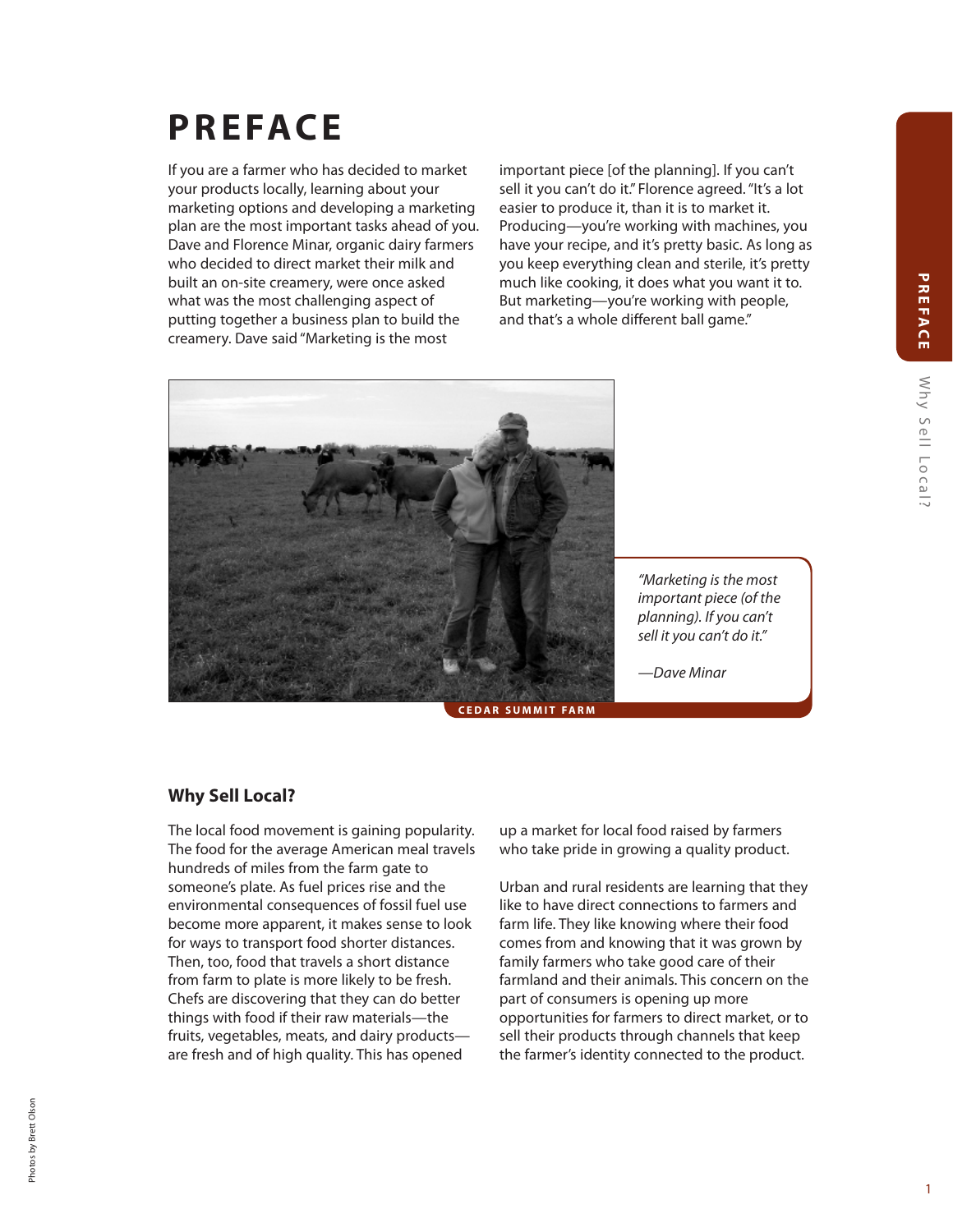"Local Food" used to be linked almost completely to direct marketing, where the farmers and consumers had face-to-face contact. Direct marketing is still a very important part of the local food movement, but there are more opportunities now than ever before to sell locally without having to do all of the marketing work yourself.

Health and nutrition concerns create a demand for local foods as well. People are realizing that a diet rich in fruits and vegetables is very important for good health. This creates demand for farmers' markets and community supported agriculture (CSA). The demand for fresh, local fruits and vegetables also improves opportunities for farmers to sell to grocery stores and co-ops, as well as to distributors who supply restaurants and food services. And, while the human health benefits of grass-fed or pasture-raised meats and dairy products remain controversial, consumer perceptions of the healthfulness of these products drives demand.

Just how local is local? Many of the farmers' markets in Minnesota draw a circle with a 50-mile radius around the market location, and all vendors at that market must farm within the

circle. A group of brave individuals associated with White Earth Tribal and Community College near Mahnomen, Minnesota made a pledge to eat only locally grown foods for a year—and defined "local" as "within 250 miles." Researchers in Great Britain estimated that pollution and other damage associated with transport of food could be reduced by 90 percent if all food were grown within 12 miles of where it was eaten. The "100-mile diet" has had attention in the media. Adherents of this diet find as much of their food as possible within 100 miles of their home. The Food Safety Modernization Act of 2010 defined 275 miles as the distance within which a farmer could market his or her products and be exempt from FDA regulation. Minnesota has the Minnesota Grown program and other states have similar marketing programs; these suggest that food grown within the state is considered local. Of course, some parts of Minnesota are closer to Wisconsin or Iowa or the Dakotas than they are to other parts of Minnesota. How local is local? We don't pretend to have the right answer, and different farmers with different products will find different answers to the question. We do encourage farmers to explore their own communities, and see the marketing opportunities that are there.

### **Resources**

Farm costs and food miles: An assessment of the full cost of the UK weekly food basket. 2005. J.N. Pretty, A.S. Ball, T. Lang and J.I.L.Morison. Journal of Food Policy 30, 1-19.

Local Food Challenge. Contact Steven Dahlberg, White Earth Tribal and Community College, 202 S Main St, Mahnomen, MN 56557. (218) 936–5610, sdahlberg@wetcc.org. Retrieved December, 2006 from: www.localfoods.umn.edu/challenge. (Verified

11/24/2010) Local Food Touted as Healthy Alternative. 2005. D. Gunderson, Retrieved December, 2006 from: news.minnesota.publicradio.org/

features/2005/12/20\_gundersond\_eatlocal/. (Verified 11/24/2010)

100 mile diet. "Local eating for global change." Retrieved November 24, 2010 from: 100milediet.org

Food Safety Modernization Act. Passed as H.R. 2751 by the 111th Congress on 12/19/2010 and signed into law by President Barack Obama on 01/04/2011. Public Law No. 111-353. Online: www.govtrack.us/congress/bill.xpd?bill=h111- 2751. (Retrieved January 2011).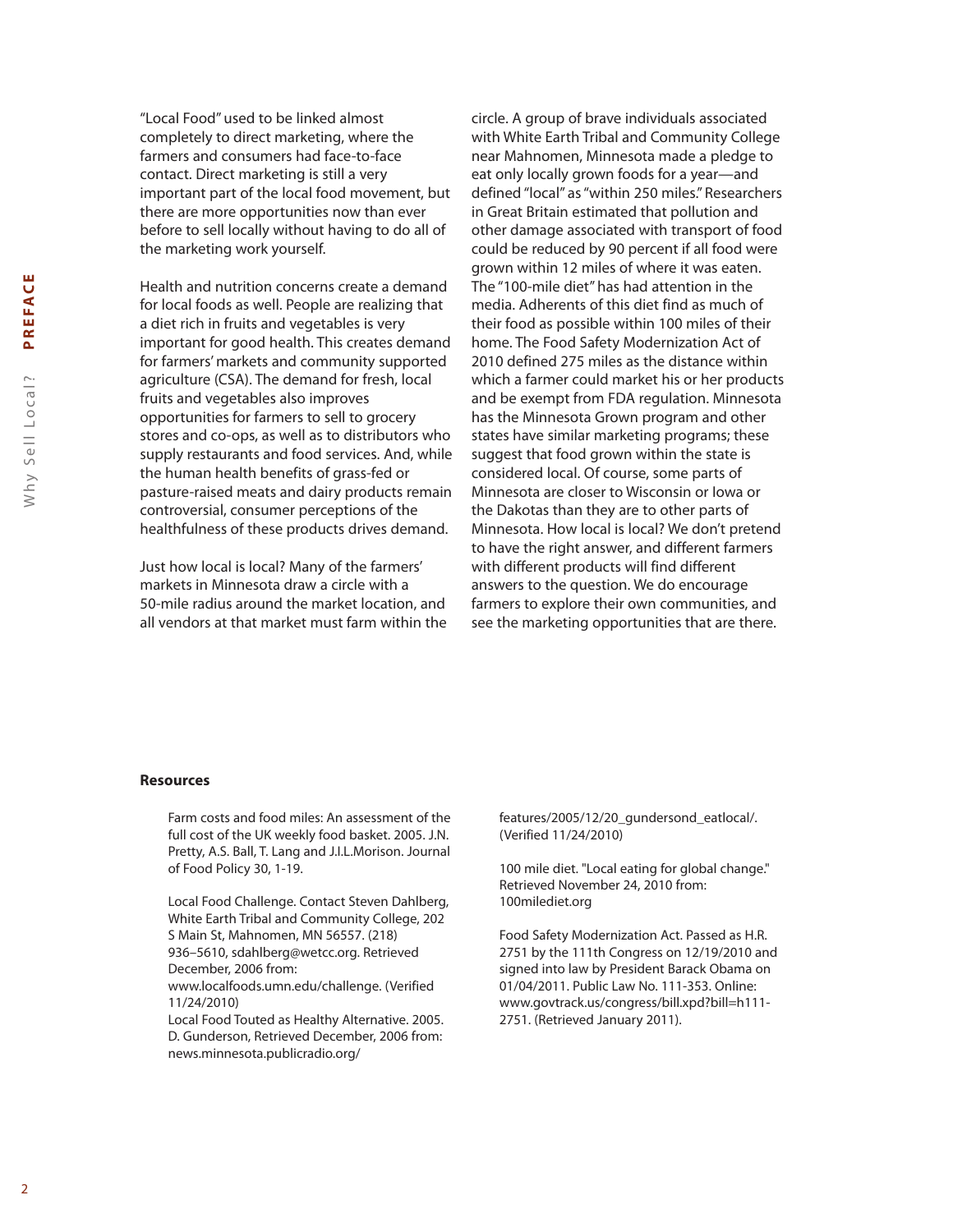# **INTRODUCTION** How to use this Publication **INIROUGHOM** How to use this publication

# **I N T R O D U C T I O N**

How do you get started selling your food locally? The whole concept can be overwhelming. When you decide to sell your farm products directly to consumers, you are responsible for finding people who will buy your product and then negotiating the sales with them. You are responsible for the preparation, packaging, price-setting, and maybe even the delivery of your product. You have to learn a whole new set of skills. If you decide to sell your products to a retailer or a wholesaler, that takes a set of skills, too. You do not deal directly with the end consumer, but you do have to meet your buyer's requirements for packaging, product quality and consistency, verification of production standards, storage, shipping, and liability coverage.

The good news is that you don't have to start from nothing. There are quality resources available to help you make a plan. There are

people who have already developed local food marketing systems that work. These people are a great resource, too. Some of them are profiled in this publication; others are listed in local food directories. Some of them are speaking at workshops or showing displays at events around the state. Many of them are just a phone call away, and generous with their time to answer questions and provide encouragement.

There are many ways to market. Some farmers start with one approach, such as farmers' market sales, and remain with it for years. It is more common for farmers to use a combination of approaches, and gradually move to the one that works best for their goals and operation, as the Petersons did when they transitioned from selling at a farmers' market to building a roadside stand (see Profile: Peterson Produce Roadside Stand on p. 50).

# **How to Use This Publication**

This book is partly stories about farmers, partly the condensed wisdom of farmers and their advisors, partly hard-to-find information about food marketing issues, and partly cheerleading for local food systems. Sometimes when you are starting something new the most important thing is knowing what questions to ask. We hope this book will help you to ask the right questions as you develop a plan to sell local food, and set you on a path to successfully establish or strengthen a local food enterprise!

We begin by asking you to think about your personal preferences and strengths for conducting business. Next we provide an overview of different marketing systems and include profiles of farmers who have used those systems. The lists of resources that follow each option allow you to examine in detail the options you find most appealing.

Toward the end of the book we cover topics that apply to any farm enterprise: local and state regulations, pricing, liability, branding and

labeling, and use of the Internet. Refer to those sections to find information and resources that will help you work these issues into your marketing plan.

You can read this whole publication from front to back or you can skip around to whatever topics interest you.

If you want to begin a new enterprise we strongly recommend that you spend some time working on a business plan—even if you are planning to start small. We do not cover business planning or enterprise budgeting in this book because there are some good resources for those things available elsewhere. We do include information about how to find those resources. Choose a business planning resource that you like, and keep it handy to help you find answers to the questions posed by the business planning process.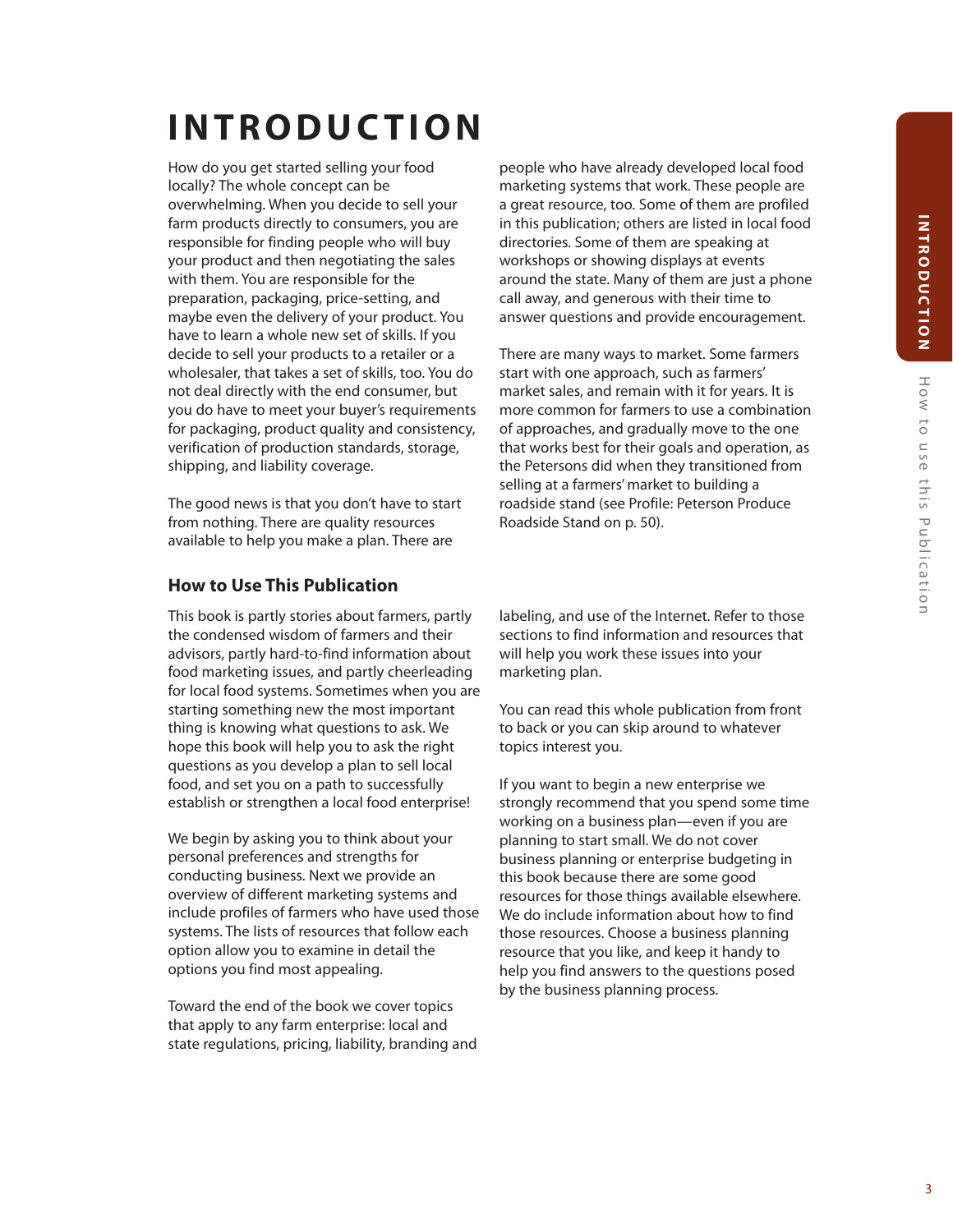## **Self-assessment**

Choosing a local food marketing strategy that works for you depends a lot on your personal preferences, the amount of product you can produce, and your tolerance for things like state inspections, customer contact, food preparation, and risk. Check the charts below to see what kinds of marketing might work best for you. Don't let this exercise confine you, though. If there's one defining feature of the local food movement, it is creativity. You just might find a new way to do things that matches your preferences.

locally, we don't necessarily mean direct marketing. Some of the most visible local food sales are direct from farmer to customer, but there are growing opportunities to connect to a local food system in other ways.

For each of the topics, below, find where your preferences are on the upper row. Then draw a vertical line through the chart at that point, and see which types of local food marketing are close to that line on the bottom row. Copy those marketing options onto the worksheet that follows these charts.

When we're talking about marketing your food

|                | <b>Customer Contact</b>                                                                                                                                                                               |                                                                                             |                                                                                                                                                            |                                                                                                  |                                                          |  |  |
|----------------|-------------------------------------------------------------------------------------------------------------------------------------------------------------------------------------------------------|---------------------------------------------------------------------------------------------|------------------------------------------------------------------------------------------------------------------------------------------------------------|--------------------------------------------------------------------------------------------------|----------------------------------------------------------|--|--|
|                | You don't like working<br>with the public                                                                                                                                                             |                                                                                             | You can handle person-<br>to-person interactions                                                                                                           |                                                                                                  | You are energized and joyful<br>from working with people |  |  |
|                | Broker or distributor                                                                                                                                                                                 | Restaurants,<br>grocery stores,<br>food services                                            | Farmers' market                                                                                                                                            | Pick-Your-Own<br><b>CSA</b>                                                                      | Agritourism,<br>on-farm store                            |  |  |
|                | <b>Liability</b>                                                                                                                                                                                      |                                                                                             |                                                                                                                                                            |                                                                                                  |                                                          |  |  |
|                | You want to limit your liability<br>as much as possible                                                                                                                                               |                                                                                             | You can tolerate<br>some liability                                                                                                                         |                                                                                                  | You are not at all<br>bothered by liability/risk         |  |  |
| $\overline{2}$ | Fresh, raw fruits and<br>vegetables through a<br>broker, distributor, or co-op                                                                                                                        | Fresh, raw fruits and<br>vegetables sold to a<br>restaurant, grocery<br>store, food service | Fresh, raw fruits and<br>vegetables through farmers'<br>market or CSA.<br>Meat sales through broker,<br>distributor, co-op, food<br>service, grocery store | Retail meat sales<br>through farmers'<br>market or CSA<br>Processed foods by<br>any sales method | Agritourism,<br>on-farm store                            |  |  |
|                | <b>Pricing</b><br>This pricing chart is just a very general quide. Categories can shift a lot on this scale, depending on your product quality and whether it is considered<br>a "specialty" product. |                                                                                             |                                                                                                                                                            |                                                                                                  |                                                          |  |  |
|                | You are satisfied with a<br>wholesale/commodity price                                                                                                                                                 |                                                                                             | You want more than a<br>wholesale/commodity price                                                                                                          |                                                                                                  | You want a<br>premium price                              |  |  |
| 3              | Broker, distributor,<br>institutional food service                                                                                                                                                    | Grocery store,<br>restaurant                                                                | Farmers' market, roadside<br>stand, CSA, pick-your-own                                                                                                     |                                                                                                  | On-farm store,<br>agritourism,<br>Internet sales         |  |  |
|                |                                                                                                                                                                                                       |                                                                                             |                                                                                                                                                            |                                                                                                  |                                                          |  |  |
|                | <b>Regulations</b>                                                                                                                                                                                    |                                                                                             |                                                                                                                                                            |                                                                                                  |                                                          |  |  |
|                | You want little involvement with<br>regulations and inspections                                                                                                                                       |                                                                                             | You don't mind regulations<br>and inspections                                                                                                              |                                                                                                  | You welcome regulations<br>and inspection                |  |  |
| 4              | Fresh, raw products<br>Farm stand or other sales<br>from farm premises<br><b>CSA</b>                                                                                                                  |                                                                                             | Farmers' market<br><b>Brokers and distributors</b><br>Restaurants, grocery<br>stores, food services                                                        |                                                                                                  | Any sales of processed<br>products, agritourism          |  |  |

**INTRODUCTION** 4 **I N T R O D U C T I O N** S e l f A s s e s s m e n t Self Assessment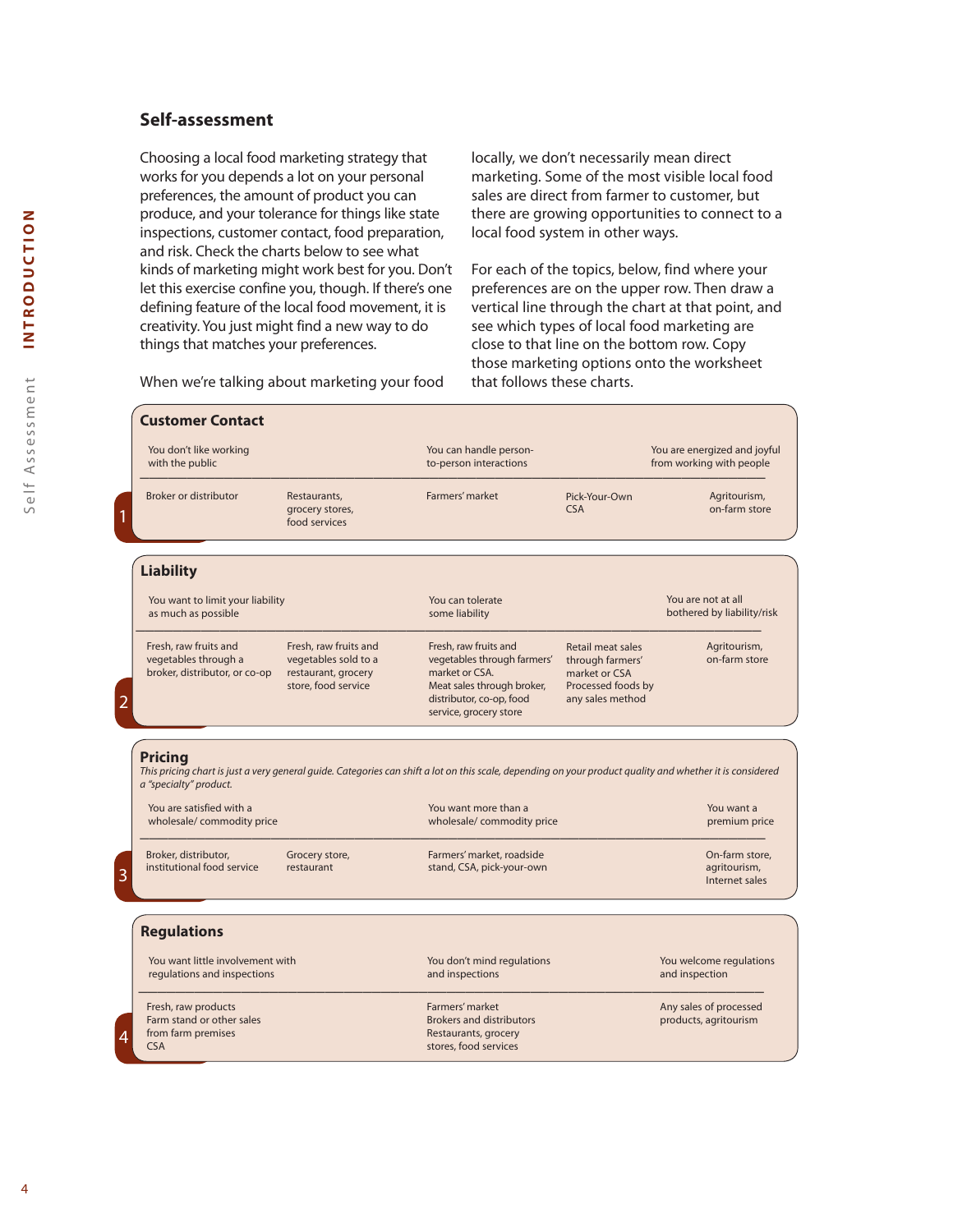| <b>Paperwork, Meetings, Organization</b>                              |                                     |                                                                               |            |                                 |  |  |
|-----------------------------------------------------------------------|-------------------------------------|-------------------------------------------------------------------------------|------------|---------------------------------|--|--|
| Dislike all three                                                     |                                     | Can tolerate a moderate amount                                                |            | Like all three                  |  |  |
| Small-scale sales from<br>farm premises, farm<br>stand, pick-your-own | Broker, distributor,<br>agritourism | Farmers' market,<br>restaurant, grocery store,<br>food service, on-farm store | <b>CSA</b> | Cooperative or<br>collaborative |  |  |

### **Your Preferences Worksheet**

5

Under each topic, write the top three or four marketing options that came closest to the line you drew through your preference:

| <b>Customer Contact</b>                 |                                                                                                                                                                                                                                                                                               |
|-----------------------------------------|-----------------------------------------------------------------------------------------------------------------------------------------------------------------------------------------------------------------------------------------------------------------------------------------------|
|                                         |                                                                                                                                                                                                                                                                                               |
| Liability                               |                                                                                                                                                                                                                                                                                               |
|                                         |                                                                                                                                                                                                                                                                                               |
| Pricing                                 |                                                                                                                                                                                                                                                                                               |
|                                         |                                                                                                                                                                                                                                                                                               |
| <b>State Regulations</b>                |                                                                                                                                                                                                                                                                                               |
| Paperwork,<br>Meetings,<br>Organization |                                                                                                                                                                                                                                                                                               |
|                                         |                                                                                                                                                                                                                                                                                               |
|                                         | Are there marketing options that show up under several topics? Those options might be a good<br>place for you to start. Again, don't feel confined if some options didn't seem to match your<br>preferences. You might find a way that works for you to do those things—or you might discover |

s. You might find a way that works for you to do those things—or y talents that you didn't know you had!

Once you have an idea of local food marketing options that might work well for you, you can start some serious planning. There are a number of good publications that can assist you in the planning process. We hope that this book will be a useful tool to help you find the information that you need to develop your goals and business plan for your local food marketing enterprise.